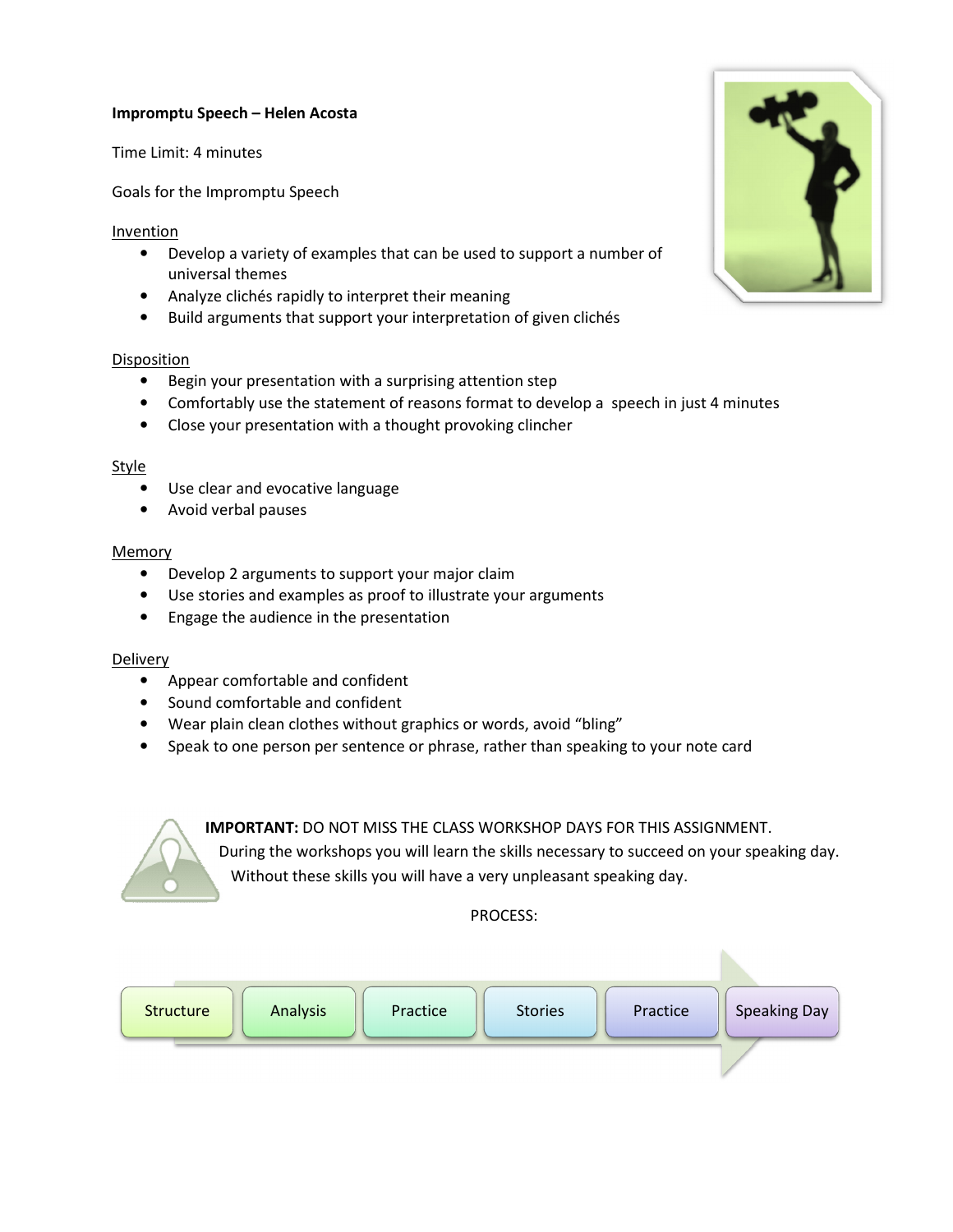Let your conscience be your guide.Be true to yourself. Clouds gather before a storm.

A bird in the hand is worth two in the bush. Don't throw the baby out with the bathwater. You can't please your honey without any money.

People who live in glass houses shouldn't throw stones. The squeaky wheel gets the grease. Curiosity killed the cat.

Let sleeping dogs lie. A penny saved is a penny earned. The nail that stands up gets pounded down.

A watched pot never boils. When it rains it pours. Time heals all wounds.

Play like you practice. If you can't stand the heat, get out of the kitchen. There is a thin line between love and hate.

An apple a day keeps the doctor away. Use it or lose it. The grass is always greener on the other side of the fence.

You reap what you sow. A walk is as good as a hit. Don't make a mountain out of a mole hill.

Little pitchers have big ears. Its better to beg than borrow. Time is money.

It's easier to ask forgiveness than permission. Don't cry over spilled milk. You can't teach an old dog new tricks.

A friend in need is a friend indeed. Money can't buy happiness. Life is like a box of chocolates, you never know what you're gonna get.

Don't count your chicks before they're hatched. A bird in the hand is worth two in a bush. A clear conscience is a soft pillow.

Keep your friends close, your enemies closer. A closed mouth catches no flies. A drowning man is not troubled by rain.

A friend's eye is a good mirror. Good fences make good neighbors. A hungry person is an angry person.

A little too late, is much too late. A lock is better than suspicion. You can lead a horse to water but you can't make him drink.

A rumor goes in one ear and out many mouths. A spoon full of sugar makes the medicine go down. A thief believes everyone steals.

A tree falls the way it leans. You can't judge a book by its cover. Advice when most needed is least heeded.

All things grow with time, except grief. An enemy will agree, but a friend will argue. Anger can be an expensive luxury.

An old rat is a brave rat. As we live, so we learn. Beggars shouldn't be choosers.

Better late than never. Better the devil you know than the devil you don't.Better to light a candle than to curse the darkness.

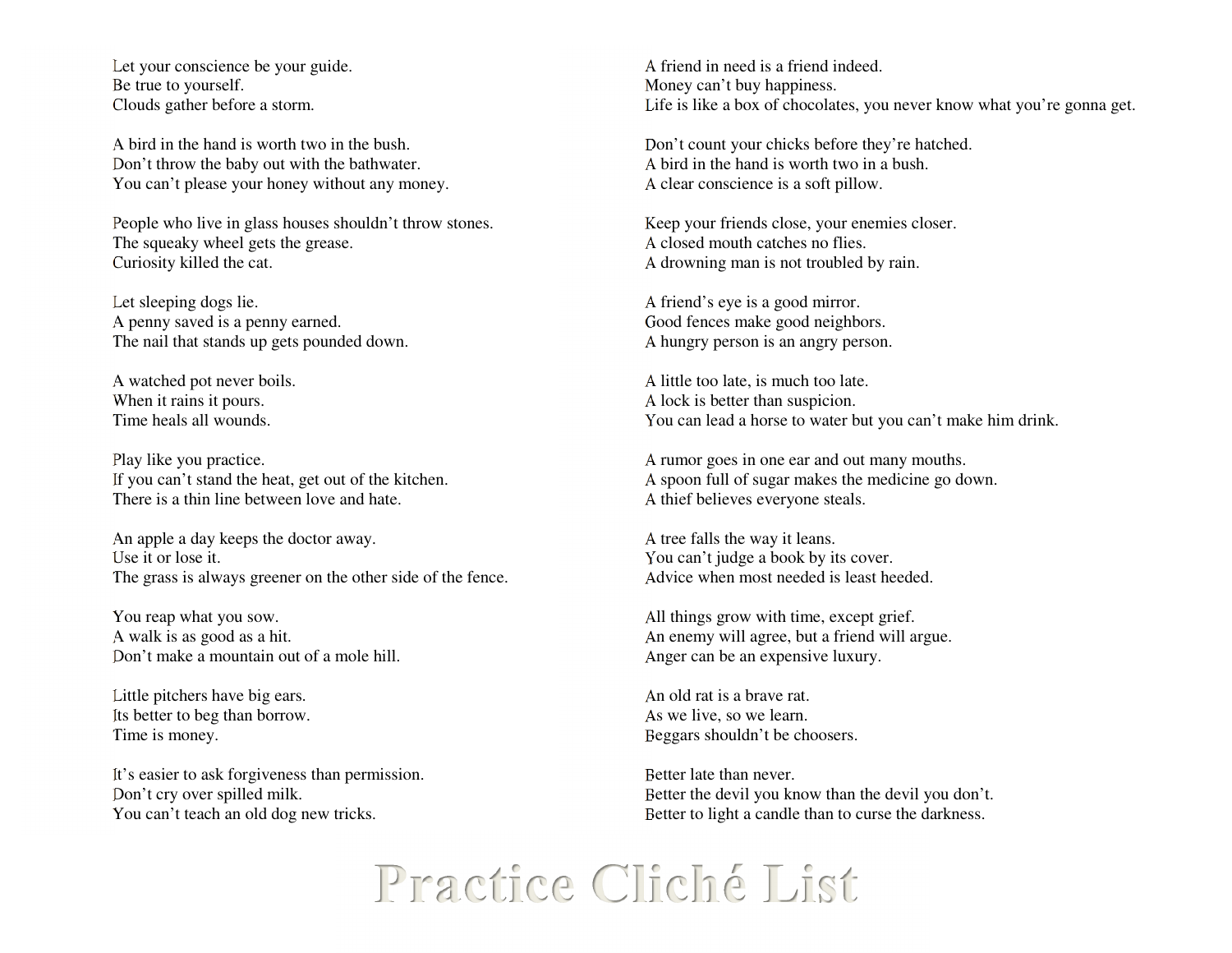| AG:       |           | Attention Getter: A short surprising story that thrusts the audience into the action immediately. Create a mystery; leave a<br>dangling thread to use in the Clincher. |
|-----------|-----------|------------------------------------------------------------------------------------------------------------------------------------------------------------------------|
| LR:       |           | Listener Relevance: Reveal the cliché and connect it to the audience. Example: We've all heard the saying                                                              |
| SC:       |           | Speaker Credibility: Explain the cliché based on your understanding of it.                                                                                             |
| T:        |           | Thesis: Share your claim regarding the validity of the cliché. Is it still valid/helpful in the world we live in today or has it<br>lost its usefulness over time?     |
| P:        |           | Preview: Tell us the two reasons you will use to prove the claim you made in the thesis statement.                                                                     |
| I.        |           | State Reason #1                                                                                                                                                        |
|           | A.        | Share a story that supports Reason #1                                                                                                                                  |
|           | <b>B.</b> | Connect Reason #1 and the story to your thesis statement.                                                                                                              |
| t:        |           | Conclude Reason #1 and preview Reason #2                                                                                                                               |
| $\prod$ . |           | State Reason #2                                                                                                                                                        |
|           | A.        | Share a story that supports Reason #2                                                                                                                                  |
|           | <b>B.</b> | Connect Reason #2 and the story to your thesis statement.                                                                                                              |
| R:        |           | Review your thesis statement regarding the validity of the cliché .Review Main Points (your Reasons)                                                                   |
| $A$ :     |           | Action: Leave the audience with some advice regarding the cliché                                                                                                       |
| C:        |           | Clincher: Conclude with a WOW statement that gives the audience a sense of closure (it is a good idea to bring back the<br>story from the attention getter here).      |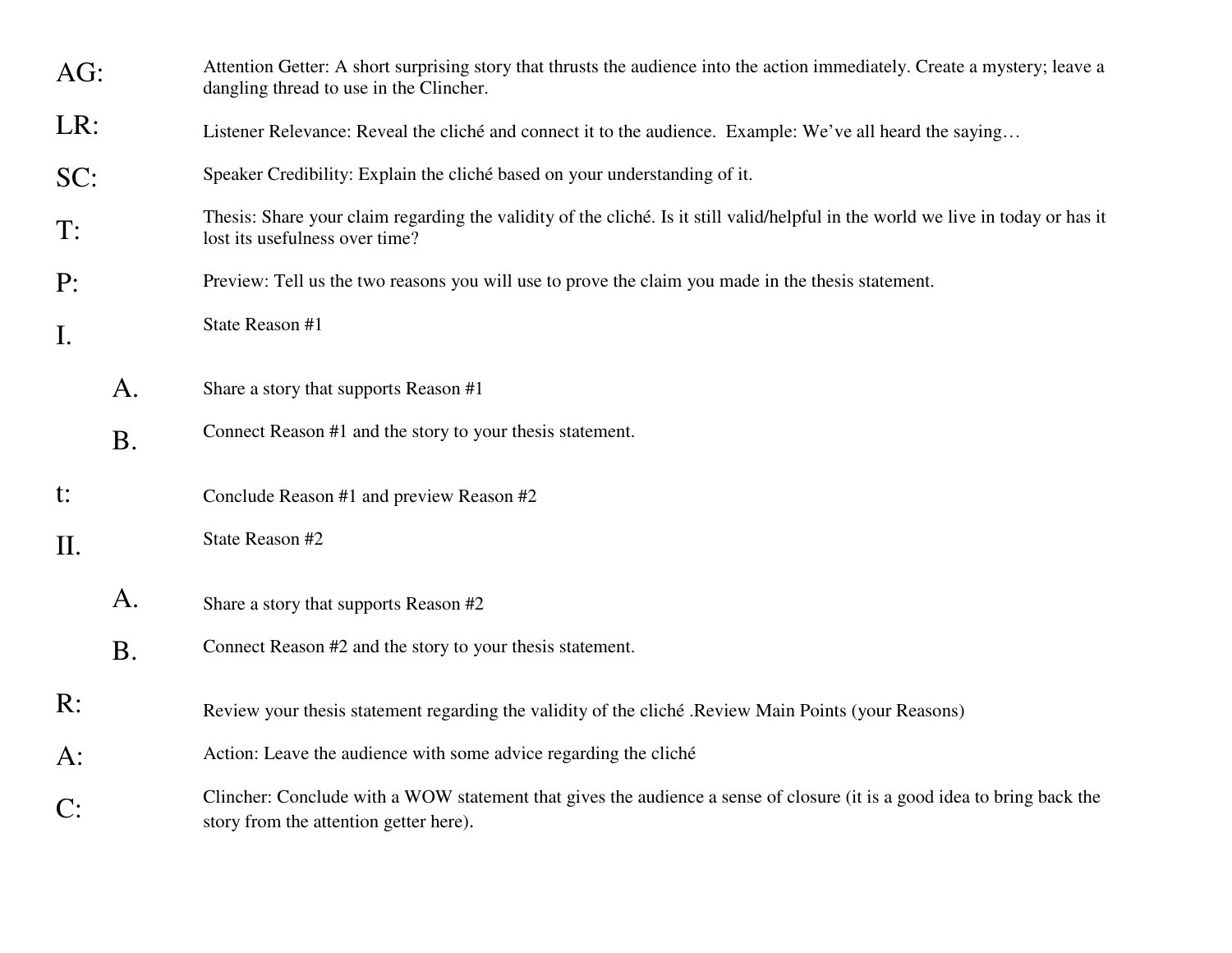| AG:             |           | AG:              |           | AG:             |           |
|-----------------|-----------|------------------|-----------|-----------------|-----------|
| LR:             |           | LR:              |           | LR:             |           |
| SC:             |           | SC:              |           | SC:             |           |
| $\mathsf{T}$ :  |           | $\mathsf{T}$ :   |           | $\mathsf{T}$ :  |           |
| P:              |           | P:               |           | P:              |           |
| $\mathsf{I}.$   |           | $\overline{I}$ . |           | $\mathbf{I}$ .  |           |
|                 | A.        |                  | Α.        |                 | А.        |
|                 | <b>B.</b> |                  | <b>B.</b> |                 | <b>B.</b> |
| $\mathsf{t}$ :  |           | $t$ :            |           | $t$ :           |           |
| $\mathbf{II}$ . |           | $\parallel$ .    |           | $\mathbf{II}$ . |           |
|                 | A.        |                  | А.        |                 | А.        |
|                 | <b>B.</b> |                  | <b>B.</b> |                 | <b>B.</b> |
| R:              |           | R:               |           | R:              |           |
| A:              |           | $A$ :            |           | $A$ :           |           |
| C:              |           | C:               |           | C:              |           |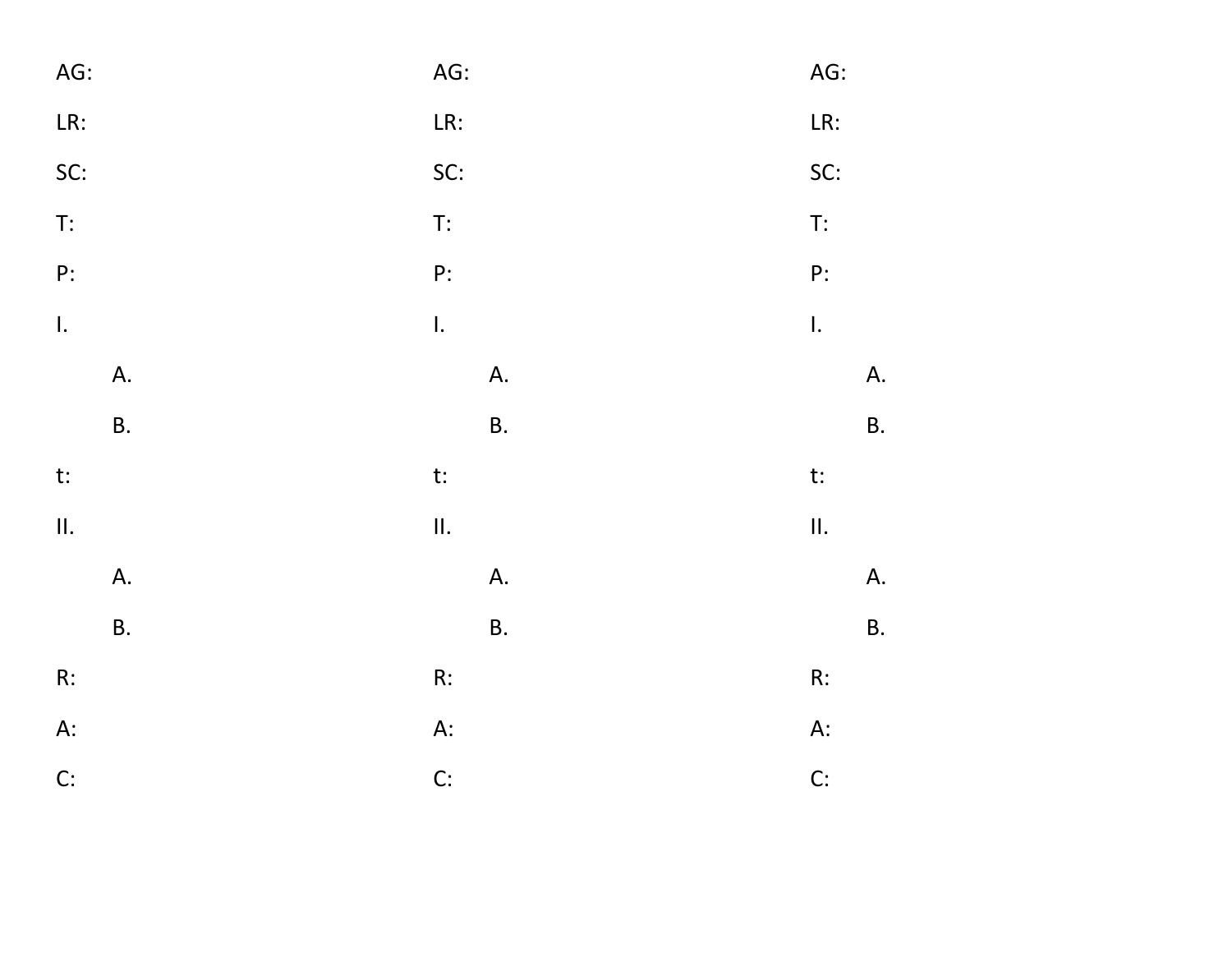#### Impromptu Script

Use this script as you begin to practice giving impromptu speeches. As your skills improve, customize the script with language that suits your speaking style. Internalize your version of the script as you will not be allowed to use the script on the speaking day.

- AG: Story or example
- LR: We've all heard the saying... (say cliché)
- SC: For me this means that… (explain cliché)
- T: That is why I (agree/disagree) with the cliche'
- P: In my experience this cliche' is (true/false) because (reason  $#1$ ) and (reason  $#2$ )
- I. When I look at (state the cliche') I find that it is (true/false) because (state reason#1)
	- A. A good example of this is…
	- B. As you can see from this experience (re-state a part of the experience and show how it is linked to the cliche').

T: Now that you can see (state the first reason) let me explain why (state the second reason).

- II. When I look at (state the cliche') I find that it is (true/false) because (state reason #2)
	- A. A good example of this is…
	- B. As you can see from this experience (re-state a part of the experience and show how it is linked to the cliche').
	- R: That is why I (agree/disagree) with the cliche' (restate the cliche')

RP: As you can see from this experience (restate first reason, restate 2nd reason)

A & C: So the next time you find yourself dealing with (connect to your Attention Getter) remember (to/not to) (restate cliché)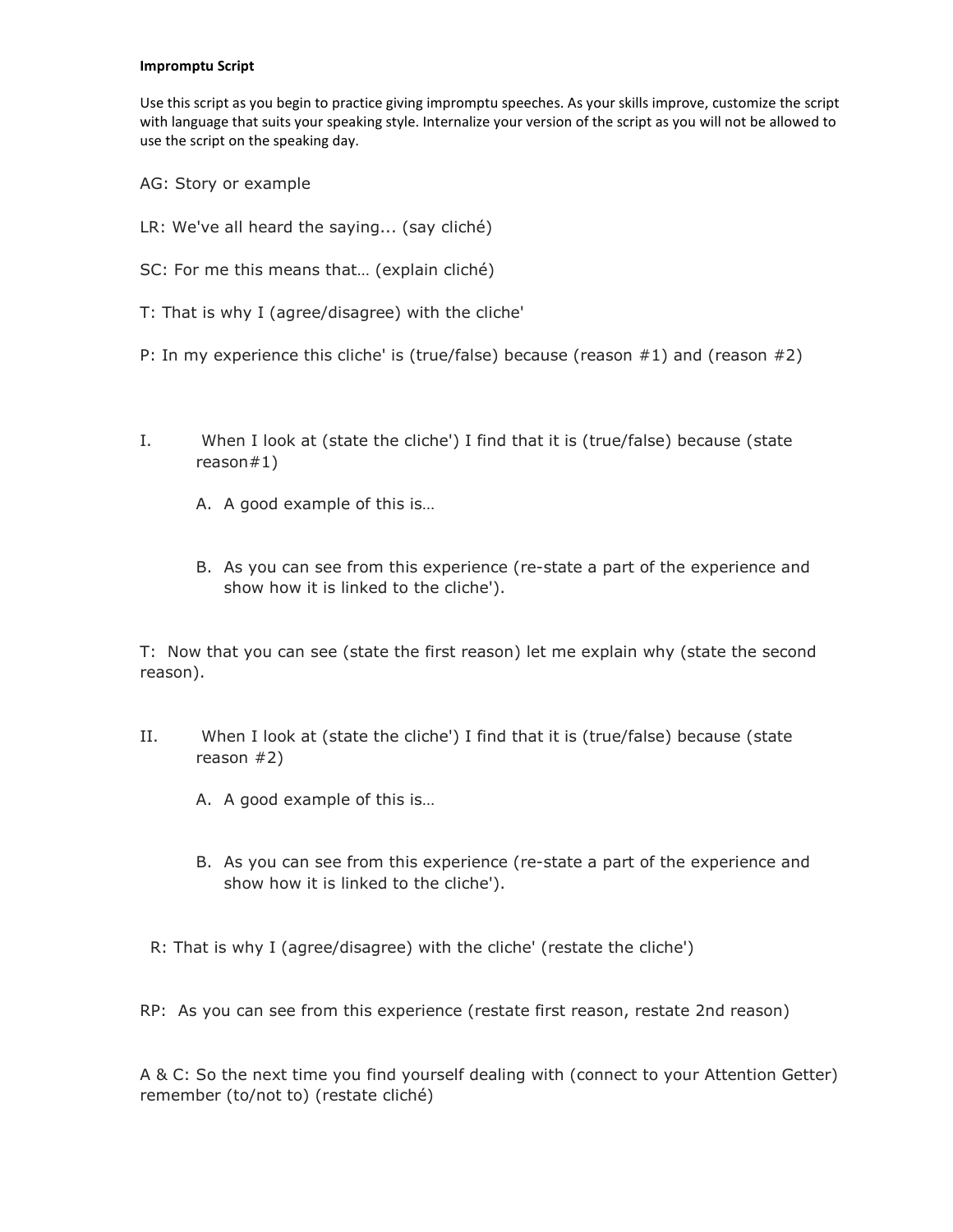# Impromptu Themes Activity (outside of class)

1: In each box write down 3 clichés from the practice cliché list that are centered on the theme.

2: On a separate piece of paper, for each theme, write 3 summaries of stories: (1) from your own life or experiences, (2) from the life of a famous person and, (3) from a famous event. Do web searches to find stories that fascinate you. You are more

| 1. Ambition       | 11. Jealousy     |
|-------------------|------------------|
| 2. Beauty         | 12. Loneliness   |
| 3. Betrayal       | 13. Love         |
| 4. Courage        | 14. Loyalty      |
| 5. Duty           | 15. Opportunity  |
| 6. Equality       | 16. Perseverance |
| 7. Fear           | 17. Prejudice    |
| 8. Freedom        | 18. Success      |
| 9. Happiness      | 19. Suffering    |
| 10. Individuality | 20. Truth        |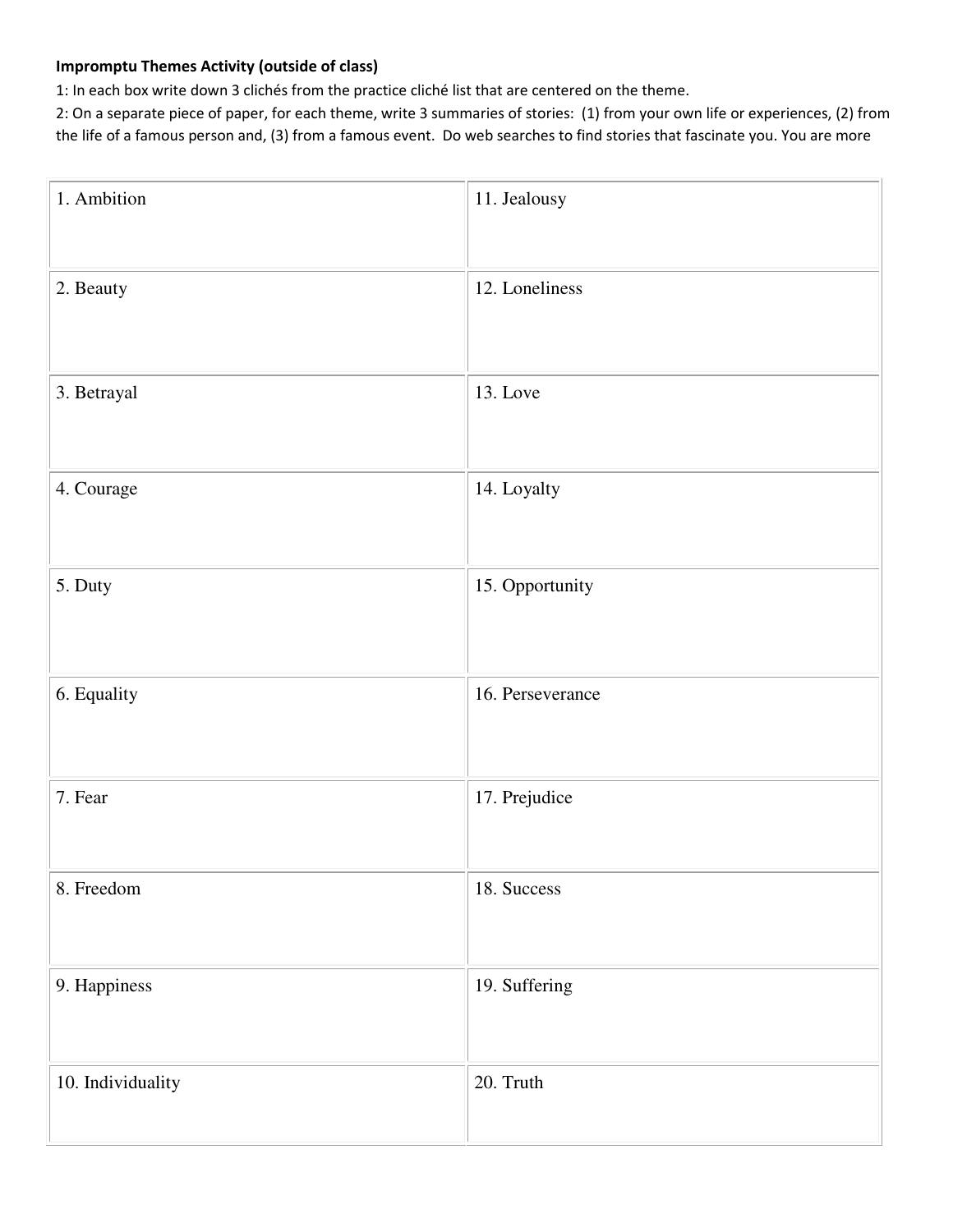likely to remember stories that interest you rather than stories you hastily chose to complete an assignment.

#### Impromptu Practice (outside of class)

On your own paper, use the practice Cliché list to develop up to 20 scratch outlines. You will receive 1 point for every complete scratch outline (See pages 187-191 of our textbook).

For the purposes of our class each scratch outline should include:

Attention Getter: keywords

Listener Relevance: (the full cliché')

Speaker Credibility: What you think the cliché means)

Thesis: (your opinion of the cliché …this can be as simple as "agree" / "disagree")

Main point 1: First reason you agree or disagree with the cliché

Story that supports Main Point 1

Main Point 2: Second reason you agree or disagree with the cliché

Story that supports Main Point 2

Here's what a completed scratch outline might look like:

AG: Little team that could… LR: Play like you practice. SC: You won't succeed unless you build the skill in rehearsal Th: AGREE 1: Practice builds the stamina to succeed S: Friends' JV team: crash after the first half 2: Rehearsal is the essential ritual of performance S: My readers' theatre experience

When you practice impromptu prep, tackle the parts of the outline in the following order to avoid decision paralysis:

AG: #8 LR: #1 SC: #2 Th: #3 1: #s: 4,5, 6 or 7 S: #s: 4,5, 6 or 7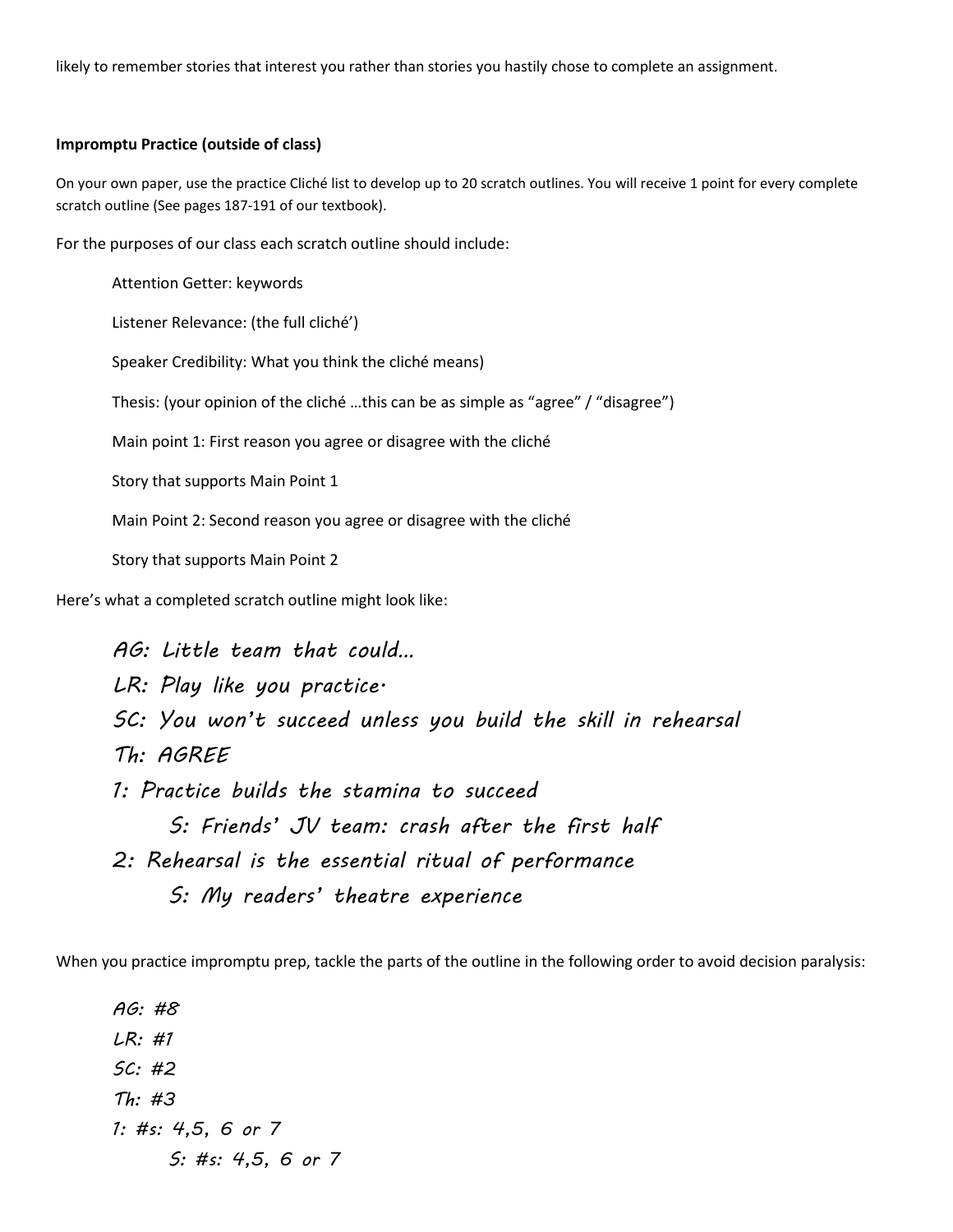2: #s: 4,5, 6 or 7

S: #s: 4,5, 6 or 7